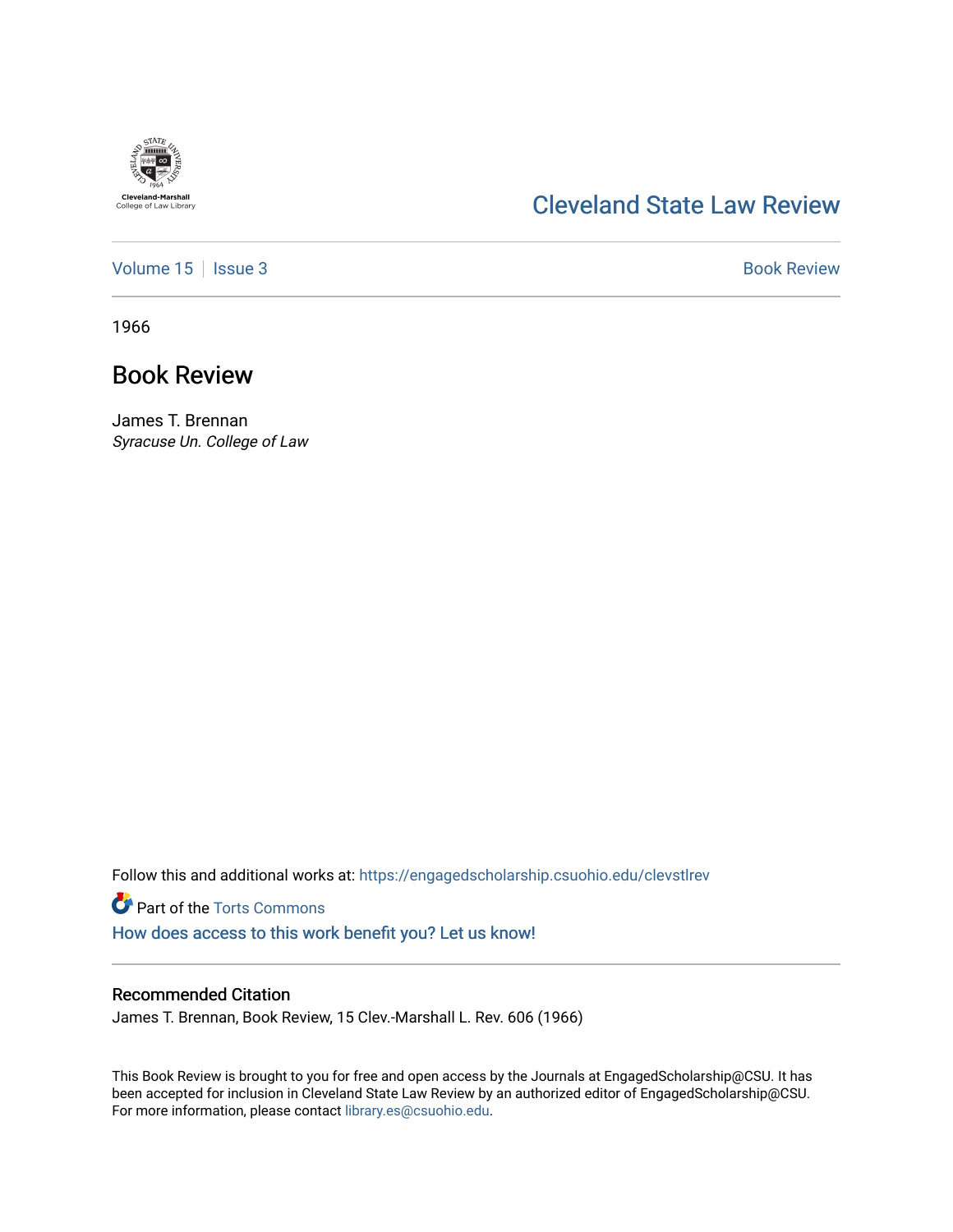### Book *Review*

#### Reviewed *by* James T. Brennan\*

UNSAFE **AT** ANY SPEED, **by** Ralph Nader (Grossman Publishers, N. Y., 1965) pp. 354; \$5.95.

This book is one of the most significant works published in this country in the last decade. It is one of the few that truly can be called socially significant. The major thesis of Mr. Nader is that the frightful carnage on our highways today is largely a direct result of the unsafe design of the American automobile. Glamour and style have displaced safety engineering in the priority system of values in the automobile industry. The automobile industry sells its cars chiefly by appealing to the subconscious desires of the American consumer rather than by offering the best and safest product within its technical competence.

The author also discusses the problem of air pollution by automobiles, the default of the casualty insurance industry in failing to demand safer automobiles, and the failure of other traffic safety groups to bring pressure on the automobile industry to manufacture safer cars.

*Unsafe At* Any *Speed* is important reading for every attorney, especially if he has a negligence practice. It provides facts and figures which the attorney otherwise might not be able to locate, and it informs him of the sources of further information. Perhaps more important, it starts him thinking about whether or not he should join the automobile manufacturer as a party defendant in a lawsuit involving a personal injury arising out of an automobile accident. Private lawsuits might well force the automobile industry to manufacture safer cars. In many cases the automobile manufacturer *should* be sued.

The Uniform Commercial Code is now law in Ohio and in most states. Under Sec. 1302.27 (UCC 2-314) of the Ohio Revised Code, the seller of a product impliedly warrants that the goods "are fit for the ordinary purposes for which such goods are used." And under Sec. 1302.28 (UCC 2-315) of the same Code, "Where the seller at the time of contracting has reason to know any particular purpose for which the goods are re-

<sup>\*</sup> Asst. Prof. of Law, Syracuse **Univ.** College of Law.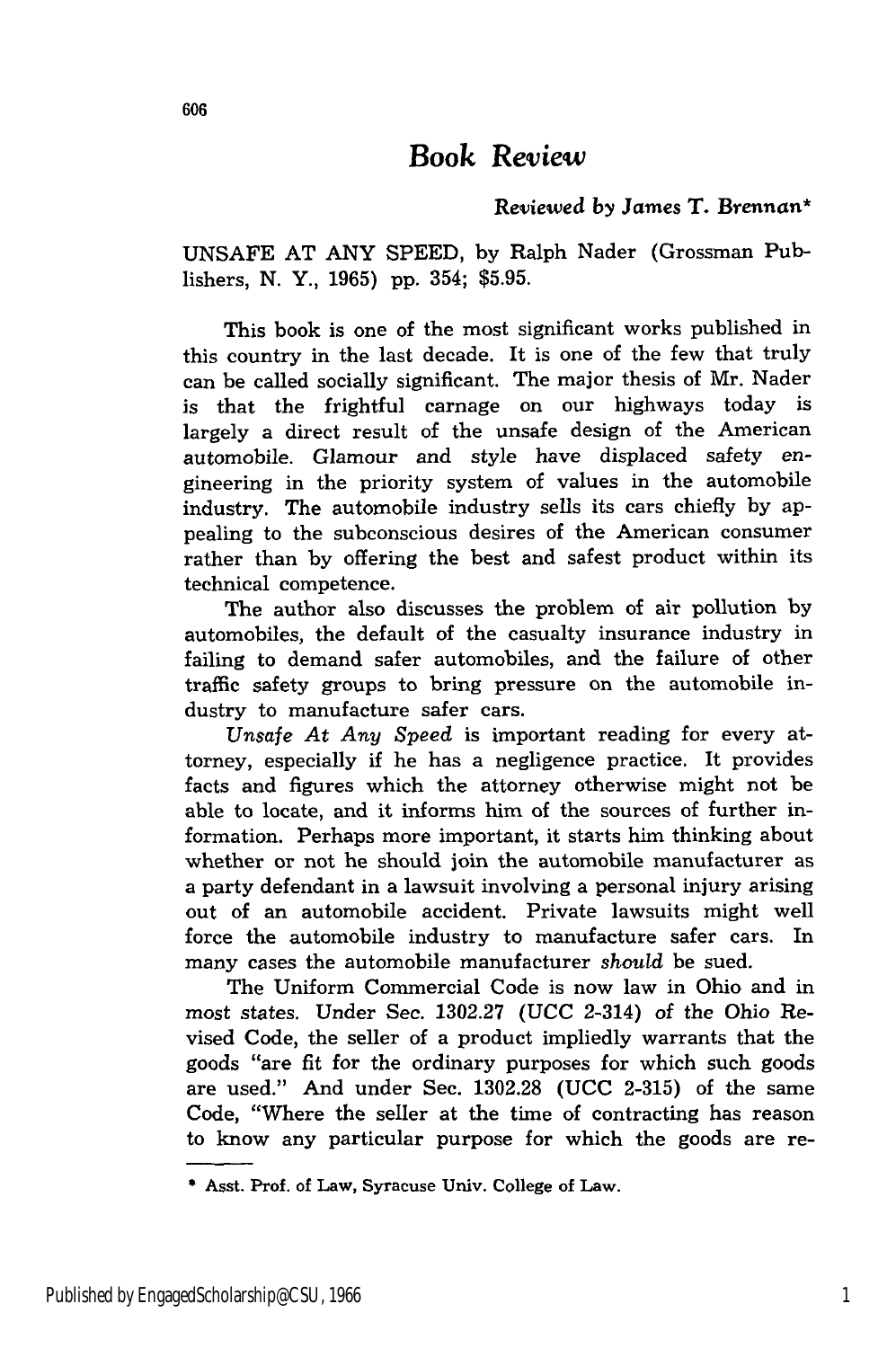quired and that the buyer is relying on the seller's skill or judgment to select or furnish suitable goods, there is . . . an implied warranty that the goods shall be fit for such purpose."

The case law, both under the Uniform Commercial Code and under the Uniform Sales Act, has not drawn fine distinctions between the implied warranty of merchantability and the implied warranty of fitness for a particular purpose. An automobile would be covered by both sections. These implied warranties are in addition to any express warranties made by the seller.<sup>1</sup> The recent contrary holding of the Supreme Court of Ohio in *Inglis v. American Motors Corp.*,<sup>2</sup> is indisputably wrong as far as a cause of action against a seller under the U.C.C. is concerned. The abandonment of the requirement of privity of contract in Rogers *v.* Toni Home *Permanent Co.,3* should make the expressed and implied warranties cumulative as to manufacturers also.<sup>4</sup>

While Sec. 1302.29 (UCC 2-316) provides how warranties may be excluded and modified, it should be unconscionable as a matter of law for a manufacturer of a product sold new at its full retail price to exclude the implied warranties of merchantability and fitness for a particular purpose under Secs. 1302.15 (UCC 2-302) and 1302.93 (UCC 2-719).5

There is a trend towards imposing liability on manufacturers of products for negligent design. The chief difficulty in imposing liability upon automobile manufacturers for injuries sustained in an automobile accident is the defense of intervening cause, namely, the negligence of another party in causing the accident. However, while it may be clear that a driver was the cause of the accident, it does not follow that the negligent design of the manufacturer was not the ultimate cause of the injury. Accidents can occur without injury, and if proper safety engineering were built into the design of automobiles, injury to human beings and property would be neither as frequent nor as severe. Since no automobile now in mass production is truly safely designed, manufacturers should not be permitted to

**<sup>1</sup>** Ohio Rev. Code, Sec. **1302.30 (U. C. C. 2-317).**

**<sup>2</sup>** 3 Ohio St. 2d 132, 209 N. E. 2d **583** (1965).

**<sup>8</sup>** 167 Ohio St. 244, 174 N. E. 2d 612, 75 A. L. R. 2d **103** (1958).

<sup>4</sup> See also Sicard v. Kremer, **133** Ohio St. 291, 13 **N.** E. 2d **250** (1938).

**<sup>5</sup>** Henningsen v. Bloomfield Motors, Inc., 32 **N.** J. 358, **161** A. 2d 69, 75 A. L. R. 2d 1 (1960).